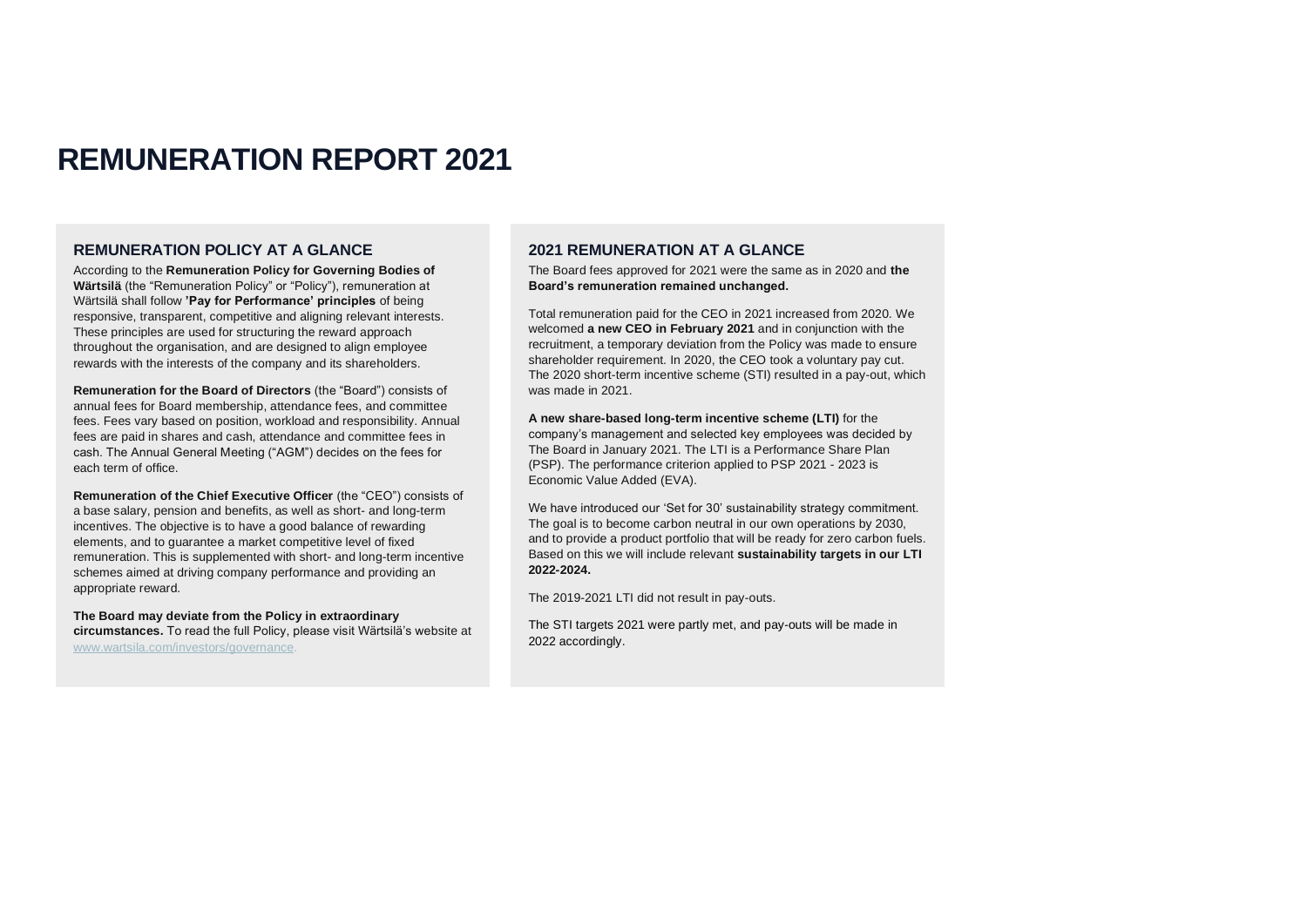## **1. INTRODUCTION**

**1.1.Letter from the Chair of the People Committee** Dear Shareholders,

As Chair of the People Committee, I am pleased to present Wärtsilä's Remuneration Report for the financial year 2021. The report has been approved by the Board of Directors.

The past year has been marked by several milestones at Wärtsilä. Our former President and CEO Jaakko Eskola retired during 2021, and we were very pleased to welcome Håkan Agnevall as the new President and CEO as of 1 February 2021. We launched the Wärtsilä Way - our updated company strategy that defines our purpose, our target position, our strategic priorities, our execution plan, and our values. We also announced our ambitious "Set for 30" decarbonisation targets, demonstrating the company's commitment to its purpose of enabling sustainable societies through innovations in technology and services. Together we are shaping the decarbonisation of Marine and Energy. We challenge the status quo and help our customers navigate the route to reduced greenhouse gas emissions.

In 2021, the Covid-19 pandemic continued to affect our end markets, our operations, and our financial performance. However, we saw signs of stabilisation and recovery in both the marine and energy markets. As a result, order intake, net sales, result, and cash flow all improved.

Our people are our strength. Wärtsilians are at the centre of Business and People strategies, and the People Committee has been closely involved in creating the People strategy and supporting its implementation. The aim is to provide an exciting and engaging work experience for our 17,000 employees, and we believe that diverse high performing teams make a difference in realising this ambition. We recognise people for their performance and see rewarding as a key element in attracting, engaging, developing, and retaining the best talent to reach the best possible business and societal impact.

We launched a renewed long-term incentive scheme (LTI) in 2021, which rewards management and key employees based on Economic Value Added (EVA) performance. EVA was selected as a measure for the LTI plan as it holds company executives accountable for earning an "economic" return (profitability) higher

than the cost of capital, and as such creates value for shareholders. EVA encourages the optimal use of both operating assets and financial assets. It stimulates company executives to work continuously on cost optimisation and maximising profitability, on investing capital consciously, and on the optimal use of assets. Our LTI plan 2022-2024 will, in addition to EVA, be linked to our new sustainability target to provide a product portfolio that will be ready for zero carbon fuels by 2030.

During 2021, the People Committee has complied with and executed the company's Remuneration Policy. One temporary deviation was made, as allowed in our Policy, with the recruitment of a new President & CEO. Our Board of Directors supported having our new President & CEO commit rapidly to the company. A recruitment sum was paid on the condition that it was used to purchase Wärtsilä shares, which has been done. The President & CEO will hold these to accelerate reaching his shareholding requirement.

Going forward, we continue to follow our 'Pay for Performance' principles of being responsive, transparent, and competitive while aligning relevant interests. These principles are designed to match employee rewards with the interests of the Company and its shareholders by providing compensation solutions that reward performance for delivering business results. Both long- and shortterm incentive schemes will continue in 2022 with ambitious targets.

We welcome shareholder feedback on our Remuneration Report, Policy and practices.



The Remuneration Report outlines the remuneration for Wärtsilä's Governing Bodies as required by the Finnish Securities Market Act, the Finnish Limited Liability Companies Act, the Decree of the Ministry of Finance on the remuneration policy and remuneration report of a share issuer (608/2019), and the Finnish Corporate Governance Code 2020 (the "Code") issued by the Securities Markets Association. The report presents information on the remuneration of the Chief Executive Officer and the Board of Directors during the financial year 2021. It also presents the development of average employee remuneration and company performance over the past five financial years, in comparison to the CEO and Board's remuneration.

# **PEOPLE COMMITTEE ANNUAL CLOCK 2021**



Maarit Aarni-Sirviö

Chair of the People Committee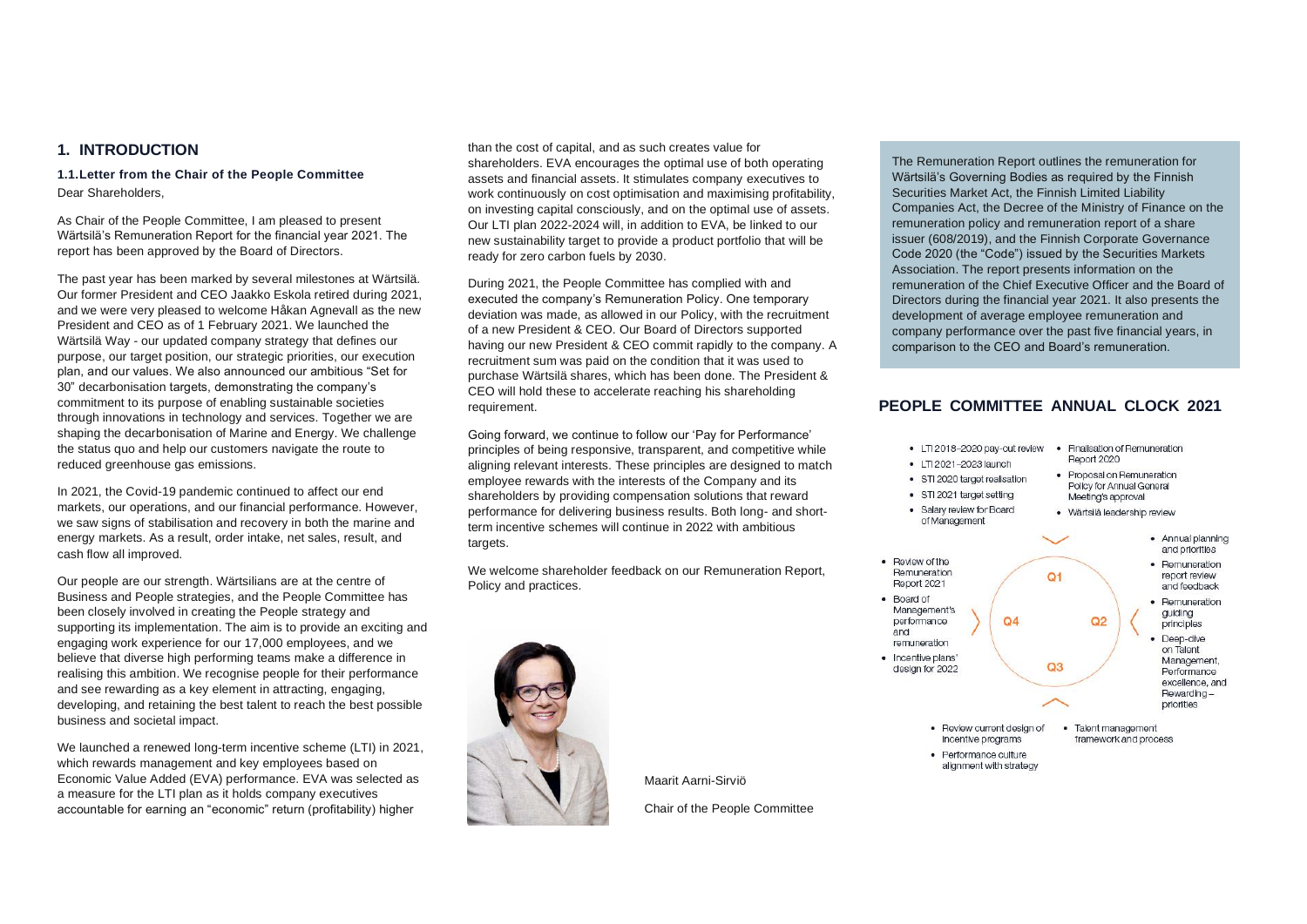#### **People Committee members' meeting participation in 2021**

|                            | Number of meetings |
|----------------------------|--------------------|
| Maarit Aarni-Sirviö, Chair | 7/7                |
| Johan Forssell             | 7/7                |
| Tom Johnstone              | 7/7                |

#### **1.2 Remuneration and Company performance**

The following section presents the development of both the average remuneration for employees, and company performance over the past five financial years, in comparison to the CEO and Board's remuneration. In the early years of the period, Wärtsilä's financial performance developed in line with its long-term targets. In 2021, the company's demand environment and performance continued to be affected by the Covid-19 pandemic, but there were signs of stabilisation and recovery.

Wärtsilä's Remuneration Principles set by the Policy are applicable to all employees, in all countries and in all businesses. These principles guide the development of remuneration and related practices, including for the CEO. The short-term incentive scheme (STI) is designed to provide incentives for the achievement of, and to reward the delivery of, the short-term business plan. The STI has been consistently based on profitability (comparable operating result) and cash flow targets over the past years. In 2021, sales growth was introduced as one of the group targets along with individual strategic targets. Long-term incentive schemes (LTI) are approved by the Board of Directors and are annually commencing individual performance share plans, each with a three-year performance period, designed to align the interests of participants with those of Wärtsilä's shareholders. LTI plans launched prior to 2021 were based on share price development. The newest longterm incentive scheme, launched in 2021, measures EVA. Beginning in 2022, the scheme will also reward performance that aligns with our sustainability targets. By aligning the incentive schemes with the goals of the Company, we can ensure that remuneration drives the best interests of the Company.

As Wärtsilä is a global company, the remuneration markets in which Wärtsilä operates vary significantly. Nevertheless, the



People Committee considers that the most transparent means for comparing the development of remuneration over time, is to compare the CEO and Board's remuneration with that of employees globally. Therefore, the figures shown for average employee remuneration are based on data for all Wärtsilä employees.

In line with the pay for performance principle, a substantial part of the CEO's remuneration is based on variable pay, i.e. short- and long-term incentives. As our performance targets for short- and long-term incentives are linked to the business results, this development is reflected in the CEO's remuneration. Employee

remuneration is less volatile than the CEO's, since a smaller portion of their total remuneration is based on variable pay elements. However, as all short-term incentive schemes are connected to the same performance indicators to a varying degree, employee remuneration is also impacted by Company performance.

The AGM approved an increase in fees for the Board of Directors in 2018. From 2019 and onwards, the fees have remained the same, and the total remuneration paid to the Board has remained rather stable. This also reflects the fact that Board members do not participate in any of the Company's incentive schemes.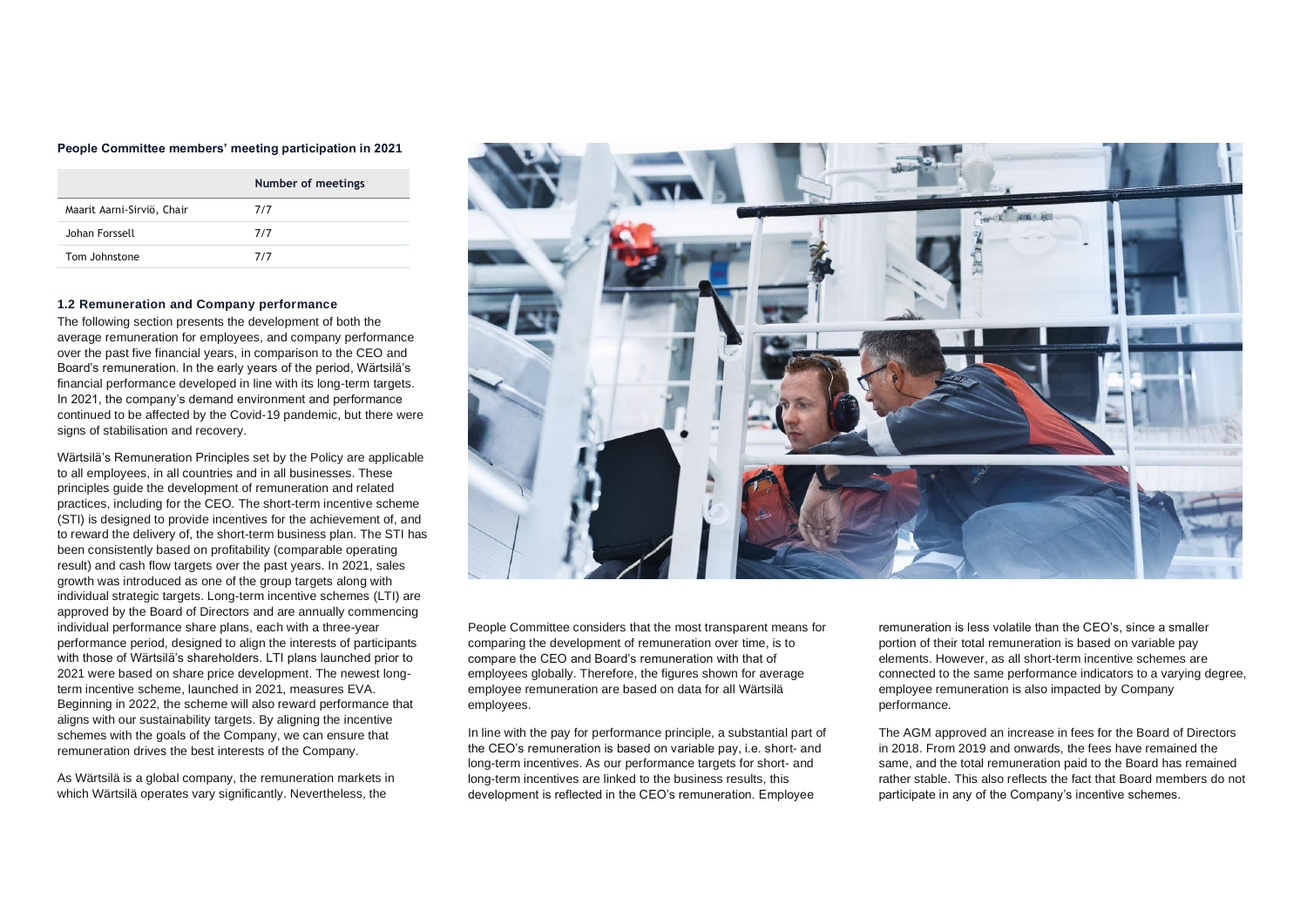#### **Five-year development of remuneration and Company performance**

|                                        | 2017  | 2018   | 2019    | 2020   | 2021   |
|----------------------------------------|-------|--------|---------|--------|--------|
| <b>Total Board remuneration, TEUR</b>  | 718   | 829    | 808     | 816    | 794    |
| Change compared to previous year, %    |       | 15.5   | $-2.5$  | 1.0    | $-3.0$ |
| CEO base + benefits, TEUR*             | 785   | 862    | 894     | 843    | 915    |
| Change compared to previous year, %    |       | 9.8    | 3.7     | $-5.7$ | 8.5    |
| CEO total remuneration, TEUR*          | 1,645 | 2,967  | 1,072   | 1,021  | 1,812  |
| Change compared to previous year, %    |       | 80.4   | $-63.9$ | $-4.8$ | 77.5   |
| Deputy CEO base + benefits, TEUR**     | 425   | 384    |         |        |        |
| Change compared to previous year, %    |       | $-9.6$ |         |        |        |
| Deputy CEO total remuneration, TEUR**  | 1,028 | 1,396  |         |        |        |
| Change compared to previous year, %    |       | 35.8   |         |        |        |
| Average employee remuneration, TEUR*** | 60.6  | 55.0   | 58.5    | 58.1   | 62.9   |
| Change compared to previous year, %    |       | $-9.1$ | 6.3     | $-0.6$ | 8.3    |
| Comparable operating result, MEUR      | 576   | 577    | 457     | 275    | 357    |
| Cash flow, MEUR                        | 430   | 470    | 232     | 681    | 731    |

\* The Company had a new CEO as of 1 February 2021. The total remuneration is combining the previous CEO's, including STI earned in 2020 and paid in 2021, as well as the new CEO's total remuneration.

\*\* The Company had a Deputy CEO until 31 December 2018.

\*\*\* Average employee remuneration comprises personnel expenses without other compulsory personnel costs divided by the average number of personnel during the year.

The comparison figures show the remuneration paid out during each financial year. Pay-outs for the STI and LTI are always made during the year following the performance period. This means that, for example, remuneration figures presented for 2021 are based on the STI performance period 2020 and the LTI performance period of 2018–2020. During the past five financial years, the STI resulted in pay-outs in 2017, 2018, and 2021, while the LTI resulted in pay-outs in 2017 and 2018.

#### **1.3. Any deviations or clawbacks made**

As noted in the letter by the Chair of the People Committee, during 2021 the Company temporarily deviated from the Remuneration Policy in one respect in conjunction with the recruitment of the new President & CEO. To ensure instant alignment to the Wärtsilä share, he was awarded a lump-sum payment corresponding to one third of his annual base salary, with which he purchased Wärtsilä shares.

The Board considered a deviation from the Policy to be necessary, as the Remuneration Policy states that a temporary deviation can be considered when in the best interests for the company's longterm success. The deviation was prepared and approved following the process set in the Policy.

During 2021, the Company has not exercised any rights to reclaim or cancel any paid or unpaid incentives.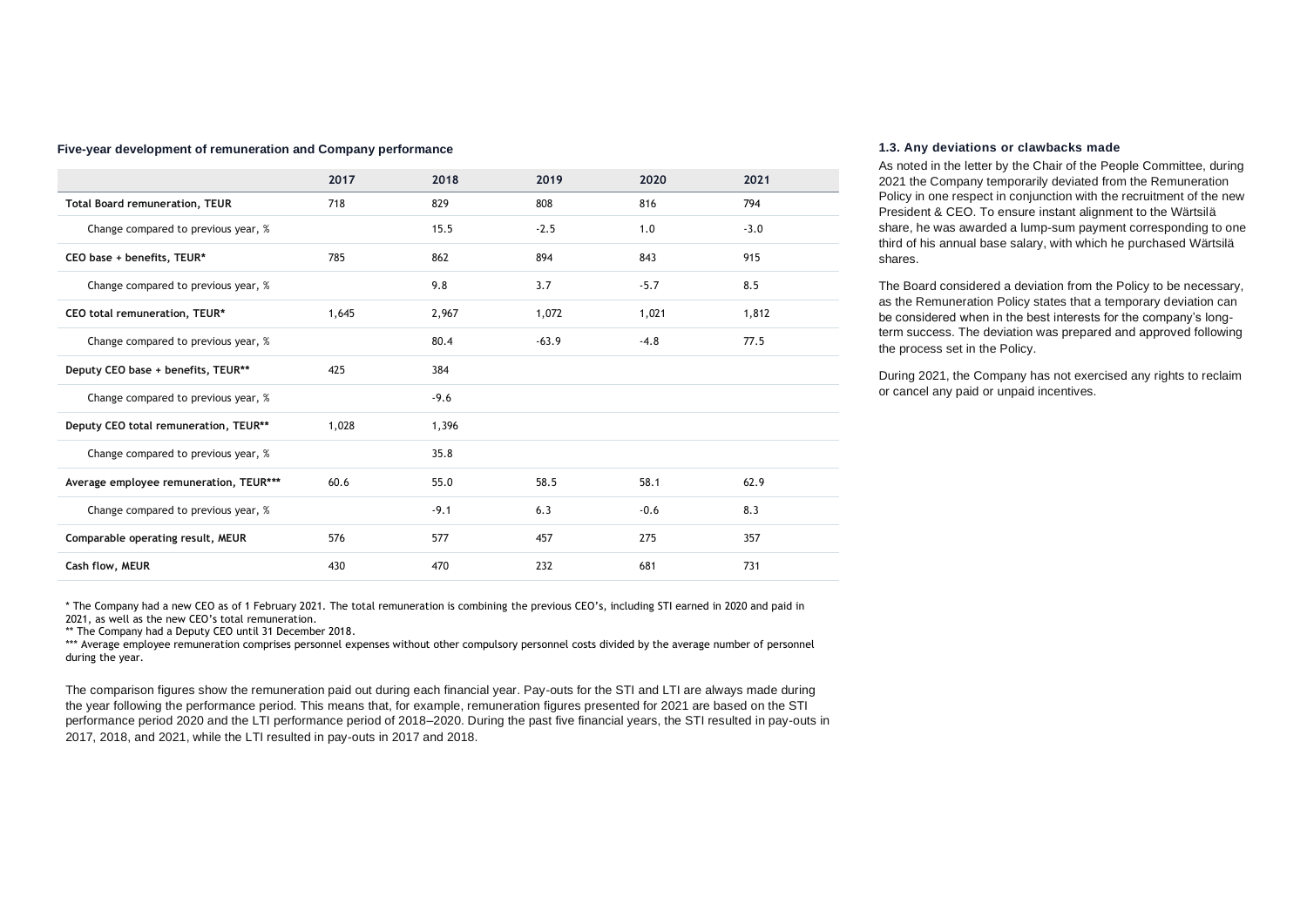## **2. REMUNERATION OF THE BOARD OF DIRECTORS FOR 2021**

The 2021 Annual General Meeting approved the following fees to the members of the Board of Directors for 2021 (no change from 2020):

- to the chair: EUR 140,000 / year
- to the deputy chair: EUR 105,000 / year
- to the ordinary members: EUR 70,000 / year

Approximately 40% of the annual Board remuneration is paid in Wärtsilä Corporation shares, and the remainder in cash.

In addition, each member is paid EUR 750 per meeting of the Board attended, the chair's meeting fee being double this amount. Furthermore, the Chair of the Audit Committee receives a fixed fee of EUR 20,000 and each member of the Committee a fixed fee of EUR 10,000 for the term, while the Chair of the People Committee receives a fixed fee of EUR 10,000 and each member of the Committee receives a fixed fee of EUR 5,000 for the term. The members of Wärtsilä's Board of Directors were paid altogether EUR 794 thousand. In addition, the Board members get reimbursed for their travel costs in accordance with Wärtsilä travel policy. The members of the Board are not covered by incentive schemes and do not receive performance-based remuneration, nor do they have a pension scheme arranged by Wärtsilä. All payments to members of the Board during the financial year 2021 were in compliance with the Remuneration Policy.

#### **Fees paid to the members of the Board in 2021**

|                                                      | Attendance fees**,<br><b>TEUR</b> | Annual fees,<br><b>TEUR</b> | Total remuneration***,<br><b>TEUR</b> |
|------------------------------------------------------|-----------------------------------|-----------------------------|---------------------------------------|
| Tom Johnstone, Chair                                 | 20                                | 140                         | 160 (5,163 shares)                    |
| Risto Murto, Deputy Chair (as of 4<br>March 2021)*   | 18                                | 105                         | 123 (3,872 shares)                    |
| Maarit Aarni-Sirviö                                  | 28                                | 70                          | 98 (2,581 shares)                     |
| Karen Bomba                                          | 8                                 | 70                          | 78 (2,581 shares)                     |
| Karin Falk                                           | 8                                 | 70                          | 78 (2,581 shares)                     |
| Johan Forssell                                       | 13                                | 70                          | 83 (2,581 shares)                     |
| Mats Rahmstöm                                        | 6                                 | 70                          | 76 (2,581 shares)                     |
| Tiina Tuomela (as of 4 March 2021)                   | 26                                | 70                          | 96 (2,581 shares)                     |
| Markus Rauramo, Deputy Chair (until<br>4 March 2021) | $\overline{2}$                    | $\Omega$                    | 2 (no shares)                         |

\* Member of the board until 4 March 2021, Deputy Chair as of 4 March 2021

\*\* Attendance fees also include committee fees.

\*\*\* Total remuneration includes the number of shares. The value of the share portion is approximately 40% of the total fees.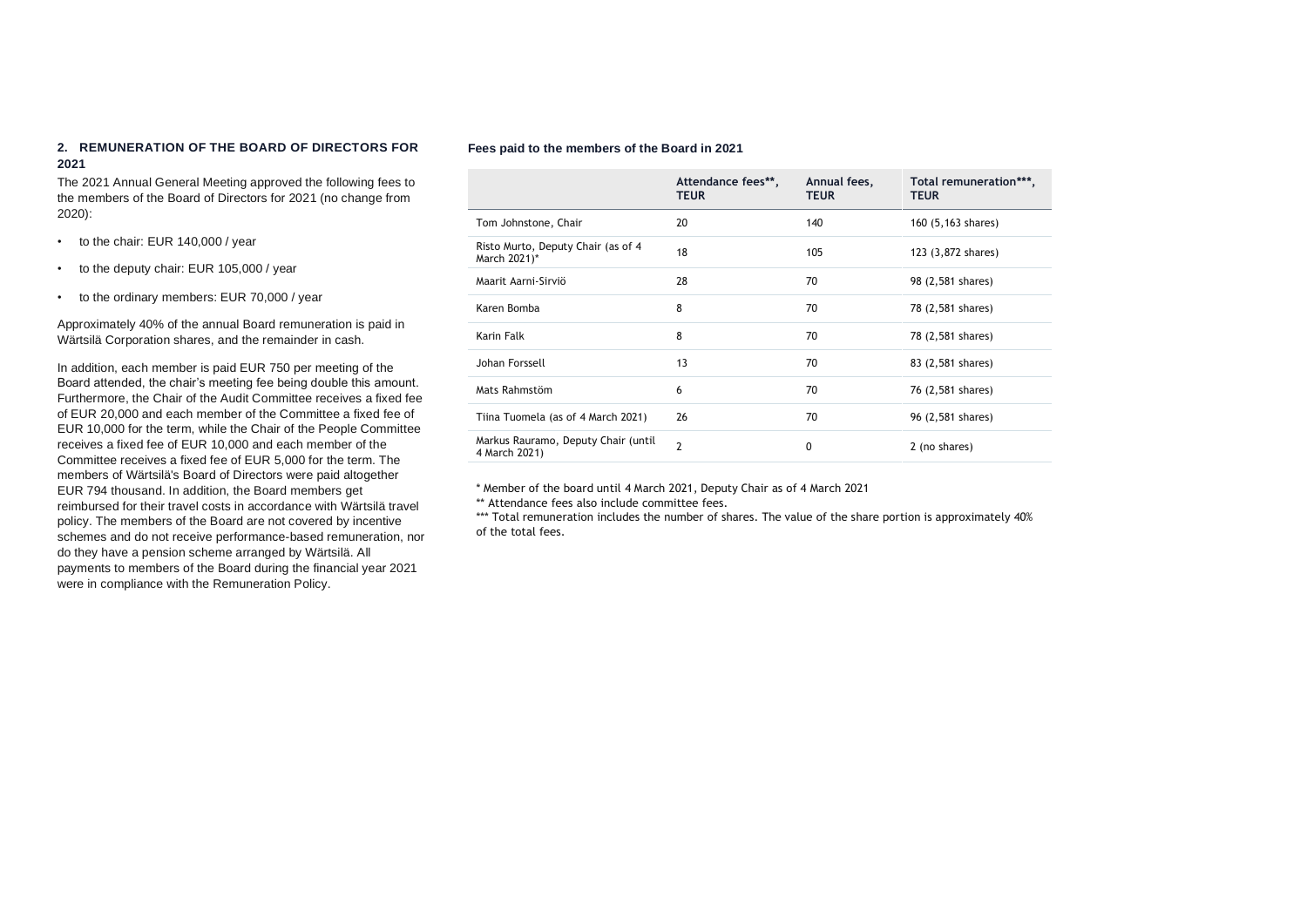#### **3. REMUNERATION OF THE CEO FOR 2021**

In 2021, the former CEO of Wärtsilä, Jaakko Eskola, was paid a total remuneration of EUR 420,530 in respect of his service as President and CEO until 31 January 2021. The relative proportion of fixed pay was 20%, and variable pay 80%. As of February 2021, the current CEO Håkan Agnevall was paid a total remuneration of EUR 1,391,714. The relative proportion of fixed pay was 78% and variable pay 22%. The fixed pay includes a base salary, benefits, and supplementary pension contributions, while variable pay includes short- and long-term incentives and other temporary payments. The remuneration of both the former and current CEO for 2021 is further illustrated below.

Actualised remuneration for Jaakko Eskola reflects the fixed pay only for the month of January 2021, while the amount of variable pay is based on the 2020 STI achievement which was paid in 2021.



### **3.1 Remuneration of the CEO until 31.1.2021 (Jaakko Eskola)**

|                                           | STI 2020 - paid in 2021 |                            | STI 2021 - accrued (paid in 2022) |                            |
|-------------------------------------------|-------------------------|----------------------------|-----------------------------------|----------------------------|
| Metric                                    | Weighting               | Achievement                | Weighting                         | Achievement                |
| STI 2020/2021:                            |                         |                            |                                   |                            |
| Group comparable operating result, MEUR   | 50%                     | Between minimum and target | 60%                               | Below minimum              |
| Group cash flow from operating activities | 50%                     | Above maximum              | 20%                               | Above maximum              |
| Group sales growth                        | n/a                     |                            | 20%                               | Between target and maximum |
| Pay-out to CEO based on STI, EUR          |                         | 334,700                    |                                   | 143,979                    |

|                                                   | LTI for performance period 2018-2020<br><b>Paid in 2021</b> | LTI for performance period 2019-2021<br>Accrued (paid in 2022) |
|---------------------------------------------------|-------------------------------------------------------------|----------------------------------------------------------------|
| Key Performance Indicator                         | Total Shareholder Return                                    | Total Shareholder Return                                       |
| Number of incentive rights granted to the CEO     | 345,000                                                     | 445,000                                                        |
| Starting share price, EUR (threshold for payment) | 22.58                                                       | 16.76                                                          |
| Measurement period for comparison share price     | $Q42020 + 100\%$ of dividends paid                          | $Q4$ 2021 + 100% of dividends paid                             |
| Maximum value per incentive right, EUR            | 8.47                                                        | 6.56<br>maximum earning opportunity of EUR<br>2,919,200        |
| Final comparison share price, EUR                 | 8.65                                                        | 13.56                                                          |
| Final value per incentive right, EUR              | 0.00                                                        | 0.00                                                           |
| Achievement                                       | Below threshold                                             | Below threshold                                                |
| Scheme payment date                               | February 2021                                               | February 2022                                                  |
| Pay-out to the CEO based on LTI, EUR              | 0.00                                                        | 0.00                                                           |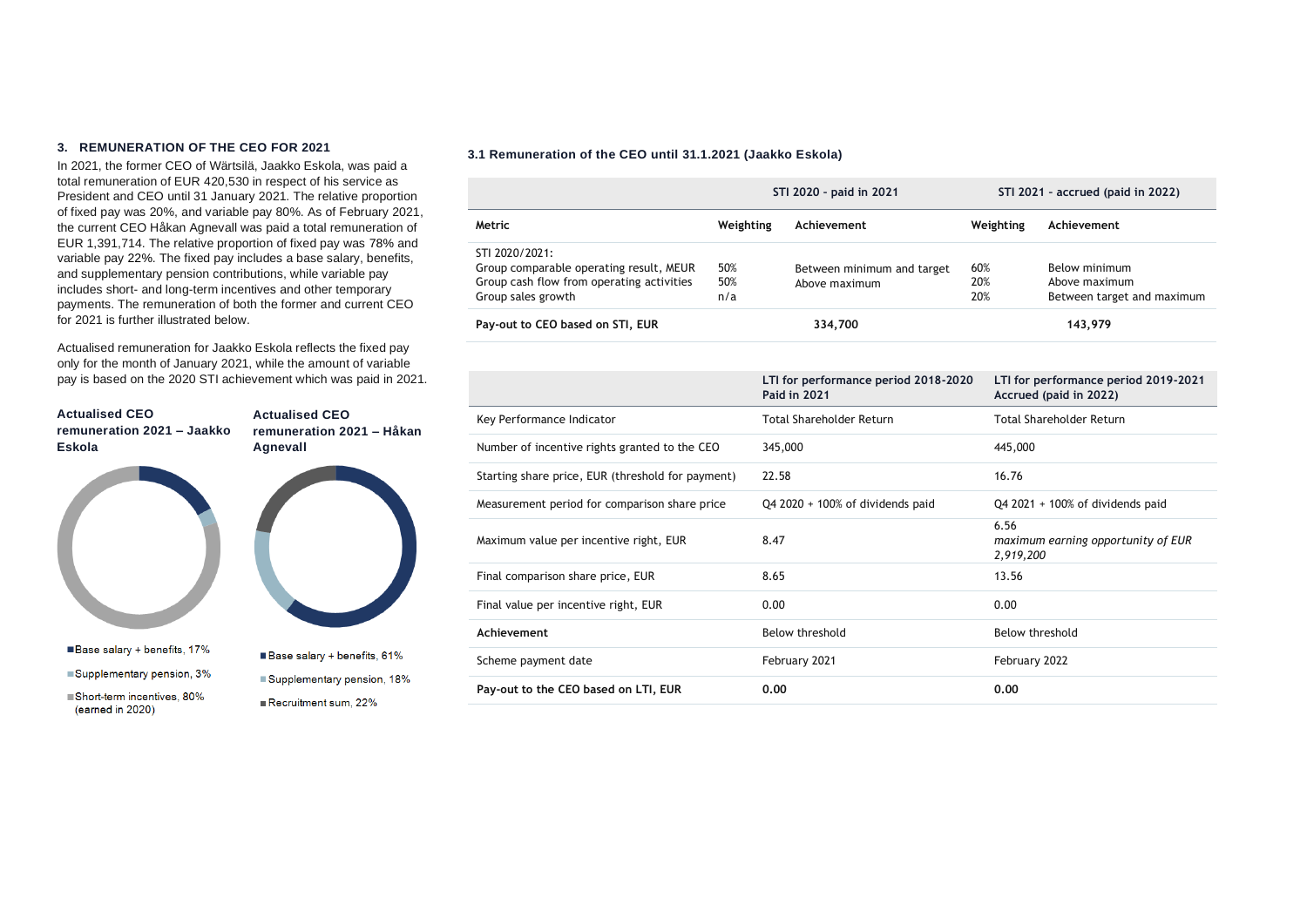| <b>Remuneration element</b>    | Paid                                                                               | Description                                                                                                                                                                                                                                                                  | Compliance with the Policy |
|--------------------------------|------------------------------------------------------------------------------------|------------------------------------------------------------------------------------------------------------------------------------------------------------------------------------------------------------------------------------------------------------------------------|----------------------------|
| Salary and short-term benefits | Paid 70,924                                                                        | The CEO has the following short-term benefits: phone, car, medical insurance                                                                                                                                                                                                 | Complies with the Policy.  |
| Short-term incentives          | Paid EUR 334,700<br>Accrued EUR 143,979                                            | For the financial year 2020, paid in 2021 ("paid"): EUR 334,700<br>For the financial year 2021 (pro-rated for January), paid in 2022 ("accrued"): EUR 143,979                                                                                                                | Complies with the Policy.  |
|                                | Policy maximum<br>An amount equalling the annual fixed pay                         |                                                                                                                                                                                                                                                                              |                            |
| Long-term incentives           | Paid EUR 0<br><b>Accrued EUR 0</b>                                                 | Based on LTI 2018-2020, paid in 2021 ("paid"): EUR 0<br>Based on LTI 2019-2021, to be paid in 2022 ("accrued"): EUR 0                                                                                                                                                        | Complies with the Policy.  |
|                                | Policy maximum<br>An amount equalling three times the annual<br>fixed pay at grant | Ongoing schemes:<br>For LTI 2020-2022, the CEO was granted 630,000 incentive rights with a maximum earning<br>opportunity of EUR 2,715,300. Due to retirement, the granted incentive rights are pro-rated<br>to 315,000 with a maximum earning opportunity of EUR 1,357,650. |                            |
|                                |                                                                                    | All LTIs follow a three-year performance period.                                                                                                                                                                                                                             |                            |
| Pension                        | Paid EUR 14,875                                                                    | The CEO is eligible to take retirement upon reaching the age of sixty-three (63). His pension<br>scheme is determined according to a defined contribution-based system. The retirement<br>pension contribution is equivalent to 20% of the annual salary.                    | Complies with the Policy.  |
| Severance benefits             | N/A                                                                                | Remuneration paid to the CEO if dismissed by the company corresponds to 18 months' salary<br>plus a six months' period of notice salary.                                                                                                                                     | Complies with the Policy.  |

# **3.2. Remuneration of the CEO as of 1.2.2021 (Håkan Agnevall)**

|                                           | STI 2021 - accrued (paid in 2022) |                            |  |
|-------------------------------------------|-----------------------------------|----------------------------|--|
| Metric                                    | Weighting                         | Achievement                |  |
| Group comparable operating result, MEUR   | 40%                               | Below minimum              |  |
| Group cash flow from operating activities | 20%                               | Above maximum              |  |
| Group sales growth                        | 20%                               | Between target and maximum |  |
| Individual/strategic targets              | 20%                               | Between target and maximum |  |
| Pay-out to the CEO based on STI, EUR      |                                   | 442.853                    |  |